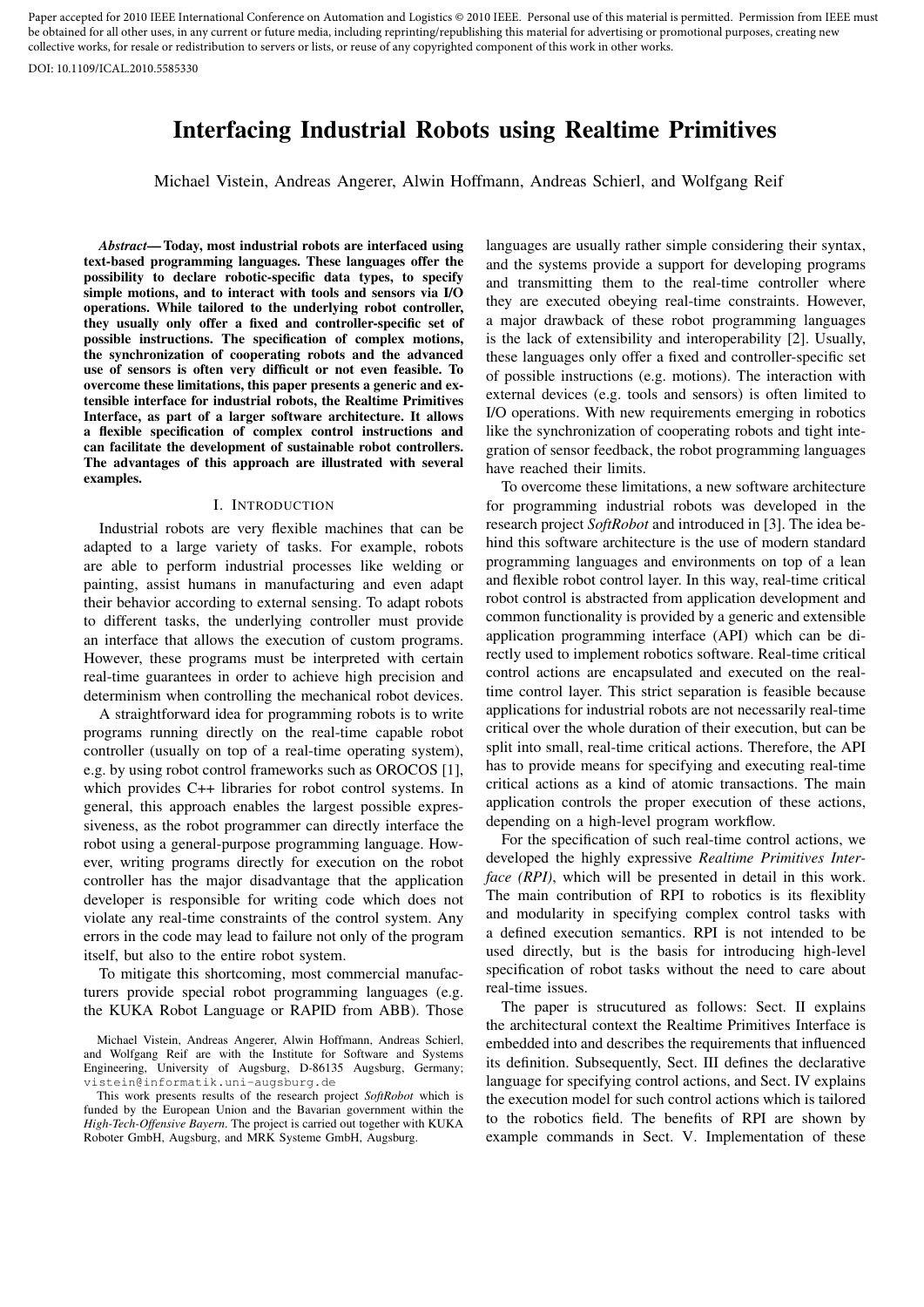

Fig. 1. Three-tier architecture for programming industrial robots using standard, non real-time capable environments.

examples using a KUKA lightweight robot are presented in Sect. VI. Finally, Sect. VII draws a conclusion and provides some outlook.

## II. ARCHITECTURAL CONTEXT

The software architecture we developed in the SoftRobot project consists of two main layers as depicted in Fig. 1. Application developers are provided with the *Robotics Application Programming Interface*, a rich object oriented framework for building robotics applications. The *Robotics Base Class Libraries (RBCL)* provide basic implementations for the interfaces defined in the Robotics API and therefore contain classes for common concepts of the robotics domain like robots, tools, frames and actions that controllable devices shall perform. The RBCL are designed to be expandable with new functionality. Such extensions are called *Robotics Extension Class Libraries*.

This work does not go into detail about the Robotics API and its implementation, but rather focuses on the Realtime Robot Control layer (cf. Fig. 1). This layer is essential for allowing real-time control of hardware devices. Our approach follows the idea of separating high-level application logic and low-level hardware control, as described above. Consequently, hardware actions like movements of robot arms on certain trajectories can be specified as part of a high-level application workflow, but subsequently have to be translated to low-level control schemes that are executed by the real-time capable control layer. Future trends in industrial and service robotics, like tight integration of sensor feedback in motion control or cooperation of multiple robots, require a very flexible specification of such control schemes. Ideally, those schemes should not be fixed, monolithic algorithms that can be parametrized at best, but should be dynamically composable out of small, reusable control blocks (like e.g. a sensor that can trigger a stop of movement as soon as a certain value is measured). Such a fine-grained structure allows for an expressive specification of low-level tasks, and in turn, is a necessary basis for a powerful and extensible

high-level robot application framework.

We thus identified the following requirements to the interface of the real-time control layer:

- It must be adequately expressive, i.e. it must be possible to specify control actions representing the current and future functionality required by industrial applications.
- It must be extensible, i.e. it must be possible to integrate new control components without redesigning the interface.
- It must be dynamic, i.e. control actions are executed at runtime without prior compilation.
- Execution must be guaranteed to be deterministic, i.e. control actions must be precisely repeatable.

As a result, the *Realtime Primitives Interface* was developed. It is a manufacturer-independent interface consisting of a declarative language for specifying control actions for industrial robots and an execution model with defined semantics. Any *Robot Control Core* (RCC) implementing the Realtime Primitives Interface must have the ability to interpret control actions specified in the RPI language under realtime conditions. The RCC is responsible for direct hardware control and must provide all real-time critical functionality. It is the only part of the architecture which has to run within a real-time capable environment.

Some other approaches have introduced concepts based on similar ideas concerning separation of high-level workflow logic and low-level control algorithms. ORCCAD [4] uses the ESTEREL language [5] to describe robot programs that have been specified graphically. The resulting programs are compiled and later executed on the robot controller. Thus, the generation process is not as dynamic and flexible compared to what is possible with RPI. An approach developed by Finkemeyer et al. [6] also decomposes complex robot tasks into smaller parts and uses so called Manipulation Primitives as interface between task-level programming and manipulator control. Similar approaches can be found in [7] and [8]. However, the smallest units of control that these approaches provide for specifying control commands describe rather complex, parametrizable operations. As shown in this paper, RPI is intended to work on a much more fine-grained level to be flexible and generic enough for meeting today's and future requirements to an industrial robot control framework.

### III. LANGUAGE

RPI uses a dataflow language to describe real-time critical control actions. The main concepts are *primitives* which can be interconnected with *links* to form so called *primitive nets*. The language is similar to LUSTRE [9] which is used e.g. by the commercial development tool SCADE, but integrates some specialties necessary for robot control.

#### *A. Primitives*

*Primitives* are functions that map *n* input values to *m* output values where  $n, m \in \mathbb{N}_0$ . In order to execute a primitive, i.e. to evaluate the function it represents, all input values must be available and, after execution, all output values must be assigned. Input values are read from the *input ports* and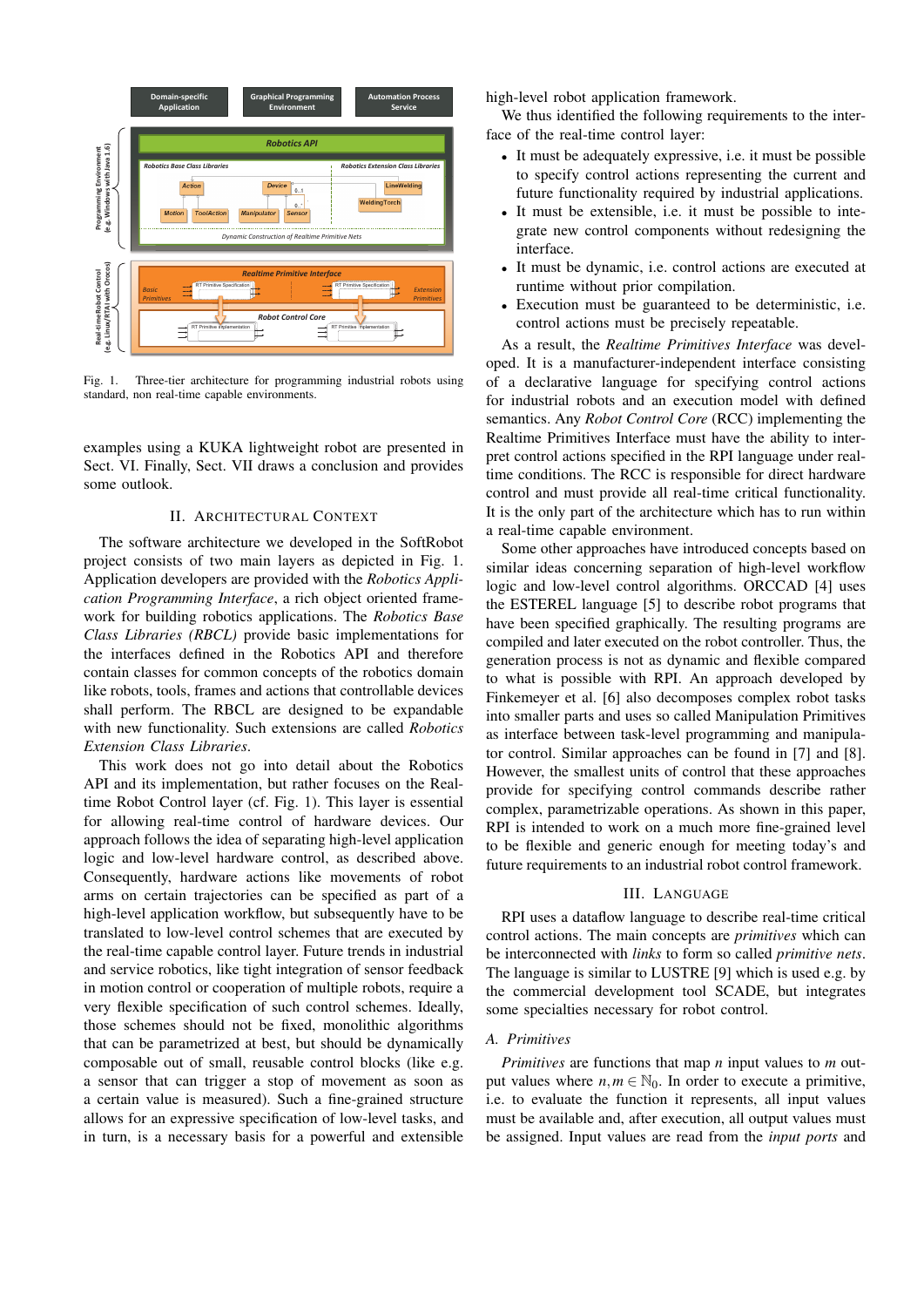output values are written to the *output ports* of a primitive. Primitives with no input or no output ports are legitimate.

Formally, a primitive can be expressed as a 5-tuple *(Type, Id, Input, Output, Parameters)*. Its type, i.e. what function it performs, is described by *Type*. *Id* is a unique identifier, allowing to distinguish among different primitive instances of the same type in a single net. *Input* and *Output* are each a set of typed ports. *Parameters* is a set of values that can be used within the primitive exactly like input values, with the difference that the value of a parameter can only be set once at the instantiation of the primitive. Particularly, parameters are useful for the configuration of devices (e.g. robots, tools, or sensors).

Primitives are the smallest independent functions that must be available at the RCC. They can represent devices, but also functions for planning and interpolating trajectories, calculating kinematic transformations, or different functional parts required to incorporate sensor values into a trajectory. The set of primitives provided by an RCC can vary. For example, an industrial 6-DOF manipulator might need different control primitives than a SCARA or a mobile robot. For new hardware devices, specific *driver* primitives need to be integrated into the RCC, and can subsequently be used to control that device.

## *B. Links*

A *link* connects an output port of one primitive with an input port of another primitive. A link is always connected with exactly one output port and one input port. An output port may have multiple links attached, whereas an input port may only be connected to a single link.

## *C. Data Types*

Input and output ports are statically typed. Four basic data types are defined, which are Boolean, String, (double precision) Real and Integer. Furthermore, composed data types can be defined. For example, matrices consisting of real values can be used to describe homogeneous coordinates. Every data type utilizes a special *null* value, which is different from every other value. Every primitive must expect *null* as an input at any time and may produce *null* as an output (e.g. if no meaningful output can be generated).

## *D. Primitive Nets*

Several primitives interconnected with links form a *primitive net*. Usually these nets need to be acyclic. Under special circumstances (e.g. if a closed loop control must be implemented) links may form cycles, but at least one link must be marked as "delayable", e.g. the value is only guaranteed to be provided to the target primitive in the next execution cycle.

#### IV. EXECUTION

Unlike a general-purpose dataflow language, RPI is tailored to industrial robotics to support the splitting of realtime control and high-level application logic, as stated in Sect. II. These requirements influenced the definition of the



Fig. 2. Statechart representing the command life cycle in RPI

execution semantics, the life cycle of commands and the set of operations that an execution environment has to provide.

#### *A. Execution semantics*

Primitive nets with no unconnected input or output ports can be seen as *commands* which can be executed. Such a command can be issued to the robot control, and can subsequently be interpreted by a suitable execution environment running under real-time constraints on the RCC. The RCC has to provide an implementation for the primitives specified in submitted commands. Otherwise, it is not able to execute that kind of command.

The execution of primitive nets is performed periodically. In each period, the whole net is evaluated, thus all hardware devices are provided with new target values. Because links may not form cycles (with the exception of links where the data flow may be intentionally delayed), it is possible to determine an order of execution of the net which guarantees – if primitives are evaluated sequentially in this order – that the latest input data will always be available for all primitives. This ensures a fast propagation of data values throughout the whole primitive net.

In general, it is possible to execute several nets in parallel on the same RCC. However, not all primitive nets can be safely executed simultaneously. For example, if two distinct primitive nets are trying to control the same robot, they might produce contradictory results with severe consequences. For that reason, some primitives (e.g. robots and tools) carry a special flag marking them as unique resources which are unsuitable for concurrent use. The execution environment must not execute two primitive nets at the same time that both contain the same unique resource.

## *B. Command Life Cycle*

Commands have a life cycle with several possible states of execution (c.f. Fig. 2):

- Loading The command has been successfully transmitted to the RCC, which is currently loading and preparing all necessary modules. In this state, no device may be controlled by that command.
- Rejected If the RCC cannot successfully load all necessary modules, the command must be rejected. This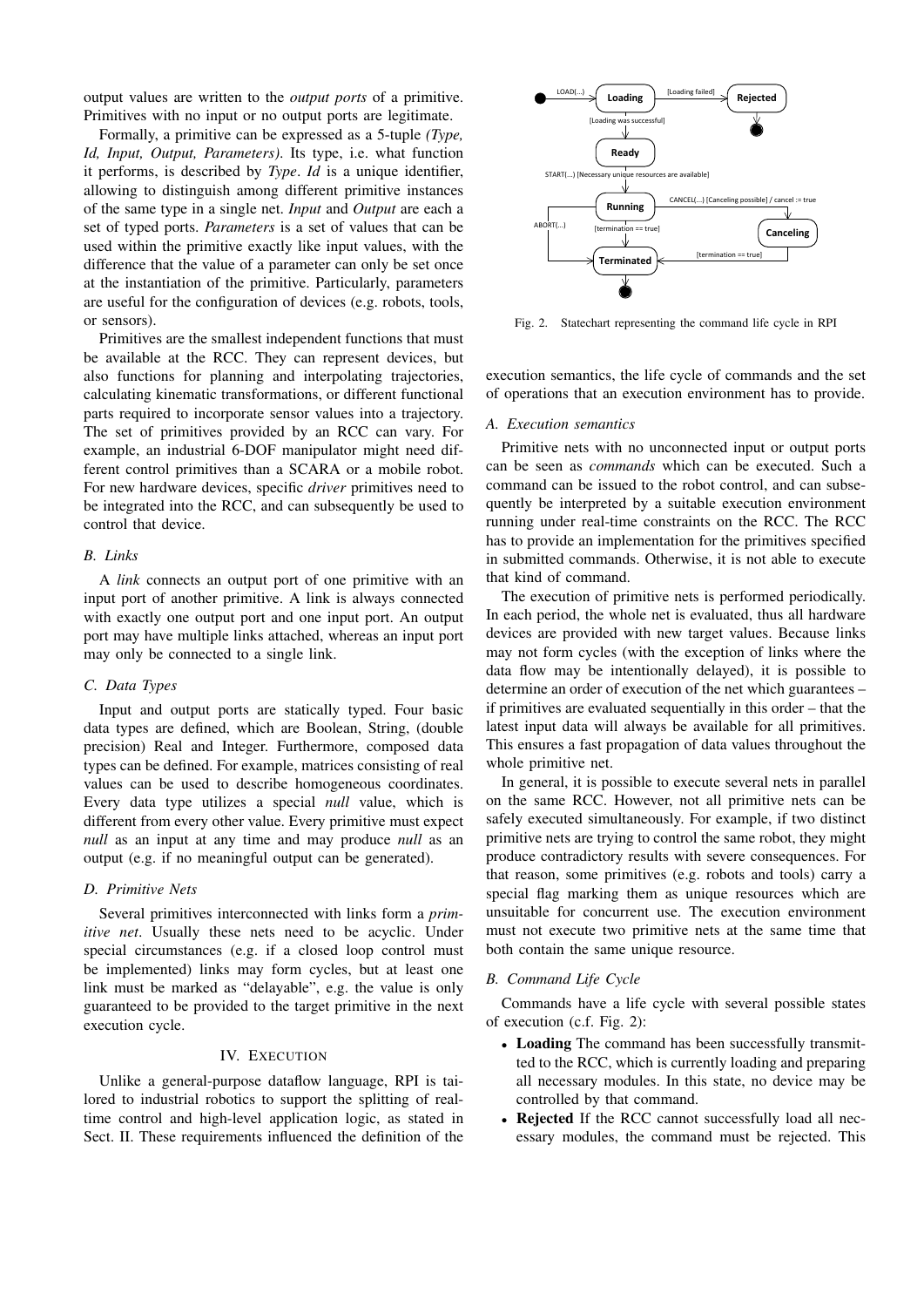occurs if no matching module can be found or instantiated for a primitive specified in the command.

- Ready The execution environment has successfully instantiated all necessary modules, and thus, the command is now ready for execution.
- **Running** The RCC is currently executing the command, i.e. evaluating the primitive net and controlling the devices. Unique resources are assigned to this command and cannot be used by any other command.
- Canceling The execution environment initiated the canceling of the command, and the command has the possibility to gracefully stop its execution.
- Terminated The execution of the command has finished. All devices are inactive and unique resources must be available again.

Usually, a command is automatically created within the RBCL and subsequently loaded into the RCC using the operation LOAD(command). First, the robot control inspects and validates the command (checks for syntactical validity, no unconnected links or ports) and then starts to initialize all necessary modules. Hence, the command is in state *Loading*. The operation is asynchronous, i.e. the command does not necessarily have to have finished loading when the operation LOAD returns. The return value is a unique identifier for the command. After the execution environment has finished loading and preparing all necessary modules, the command state changes to *Ready*.

As soon as this change has happened, the operation START(command id) can be called to trigger the execution of the command. If all unique resources are available, the robot control must start the execution of the command and change the net's state to *Running*. Now, the primitive net is evaluated in its determined order, i.e. the execution environment must call the modules and propagate the data from the output ports to the input ports of the next module. After all modules have been executed, devices like robots or tools must have been provided with new values for direct hardware control.

Besides, there are three more operations. The operation CANCEL(command id) tries to gracefully stop the specified command, whereas ABORT(command\_id) immediately stops the execution of the command (e.g. for debugging purposes, see also Sect. IV-C). Finally, the operation STATE(command id) returns the current state of the command.

### *C. Robotics-specific Features*

To meet the practical demands of robot control, some additional mechanisms had to be included in the definition of RPI. With the previously introduced operations CANCEL and ABORT, there exist two distinct ways of forcing a command to end its execution. Because the communication between any application using the RBCL and the RCC may be not realtime capable, no timing guarantees can be given. I.e. neither calling the abort nor the cancel operation from an high-level application is appropriate for any safety measures. Calling the ABORT operation will cause the net to terminate, i.e. the



Fig. 3. Simple RPI command controlling a robot to perform a motion in Cartesian space.

devices will stop receiving valid values. This operation is intended only for debugging purposes, e.g. if a net does not terminate properly itself. By contrast, the operation CANCEL allows e.g. a recalculation of the trajectory to stop the motion on a defined path. To achieve this, a special *Cancel* primitive exists, which provides a Boolean output port indicating if a cancel operation was requested. This primitive can be used in commands, requiring the definition of an adequate, command-specific handling of the cancel operation. If a command does not contain the primitive, it can only be aborted.

Another challenge exists concerning the definite end of commands. For example, a command controlling a single movement of a robot has its obvious end with arriving at the given destination. However, if the same command contains some other movement or a tool action, it is difficult or even impossible to recognize the end of the entire command. Finally, there are even commands which do not have an inherent end and run for an indefinite time (e.g. holding a specified force at the end effector until a command-specific condition becomes true). To handle these cases, a command is supposed to indicate its termination by setting the Boolean input port of a special *Termination* primitive that has to be part of *every* command. If this input port is set to true, the execution environment must treat a command as terminated. If a command uses the Cancel primitive explained above, it is expected to set the termination signal after performing a safe ending of actions.

Sometimes it is useful to provide information about a running command, e.g. to display the current robot position to the user. For that purpose, there are monitoring primitives, which take any data value on their input port and provide this value to software outside the RCC. The frequency that is used to update the data value can be adjusted.

#### V. EXAMPLES

In this section, we will present some basic examples which demonstrate the usefulness and flexibility of RPI. Usually, primitive nets are automatically generated by a generic mapping algorithm implemented in the RBCL. For the sake of clarity, the nets presented in this section are simplified and lack some of the more complex constructs needed to support a generic mapping algorithm. Practical results of these examples are presented in Section VI.

Fig. 3 shows a simple command that controls a single robot to perform a motion in Cartesian space. The graphical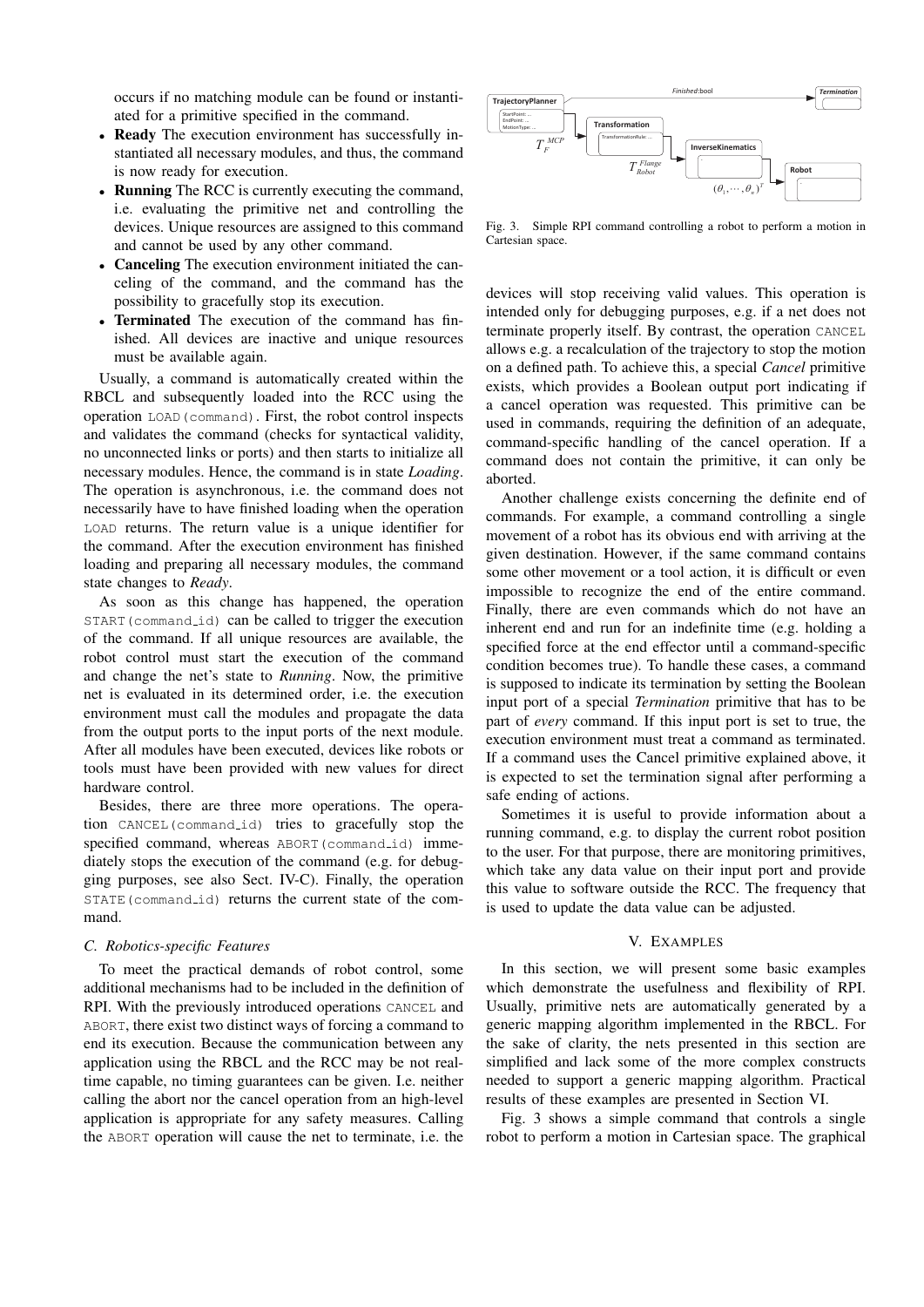

Fig. 4. RPI command controlling a robot including a force/torque sensor to stop motion upon contact.

notation used here denotes primitives as rounded boxes, and links as arrows among the boxes. Parameters are written within a smaller rectangle inside a primitive. The example contains:

- a primitive *TrajectoryPlanner* for the generation and interpolation of the trajectory,
- primitives representing the robot together with an adequate inverse kinematics calculation,
- a primitive performing a coordinate transformation,
- and finally the *Termination* primitive.

When this command is loaded, the trajectory planner calculates and interpolates a trajectory with the specified points. During the execution of the command, this primitive has to provide a new position value in each cycle. The values produced by the trajectory planner describe the position of a crucial point for the operation, the *Motion Center Point (MCP)* in some convenient frame *F* (e.g. relative to a workpiece). The transformation primitive converts these coordinates to the coordinates of the flange in the coordinate system of the robot. The resulting value is transferred to the primitive calculating the inverse kinematics solution, which generates joint values for the robot primitive. This primitive finally executes the motion by passing the target axis values to the robot hardware. The (closed-loop) trajectory-following control is performed inside the robot primitive. Once the trajectory planner has issued the last interpolation point, and as a consequence the robot is no longer moving, it issues true to the termination primitive to signal that the command is finished.

Dividing a robot command into small parts as shown in Fig. 3 results in great flexibility when it comes to modifying or extending a command. In Fig. 4, an additional force/torque sensor has been integrated. With such a sensor, a robot can measure external forces or torques that are applied for example to the tool. The command depicted above compares the torque value measured by the primitive FTSensor to a predefined maximum value and issues a cancel signal to the Trajectory Planner if the maximum torque has been breached. Of course it is also possible to connect the Comparator directly to the Termination primitive to cause an immediate emergency stop and not only a soft stop. Because the sensor integration is completely modeled using RPI, it is guaranteed that an event measured by the sensor will cause an effect (i.e. starting to brake the robot) within one execution cycle.



Fig. 5. RPI command controlling a robot and a welding torch synchronously.

In Fig. 5, a more complex command is shown. The command additionally employs a Cancel primitive, which allows to trigger a soft stop from outside the RCC. Apart from the robot, this command also controls a welding torch using a digital output. The calculated trajectory is analyzed by a Comparator primitive (which usually will be automatically created by the mapping algorithm out of several simple comparison primitives and boolean operator primitives) which can trigger welding torch operations at the proper positions of the trajectory. This guarantees that the welding torch is always turned on and off at exactly the right positions.

All previously described commands can be implemented using only a few primitives. This allows a rather implementation of the robot control core which offers a large variety of possible commands.

## VI. EXPERIMENTAL IMPLEMENTATION

Within the research project *SoftRobot*, we are developing a prototypical implementation of our new software architecture, including an interpreter for primitive nets running under real-time Linux. Currently, this interpreter is able to control a KUKA lightweight robot (LWR). The robot is interfaced with the *Fast Research Interface* [10] (FRI) option running on top of the standard KUKA Robot Control (KRC) hardand software. Using this option, it is possible to control the position of the robot with a cycle time of 1ms over an ethernet link, and even employ the advanced features of this robot, such as Cartesian impedance control [11] or the force/torque sensors integrated in each axis. The data being received from the robot using FRI are used for example for the force/torque sensor primitive in Fig. 4.

The RPI interpreter itself has been implemented with C++ using the Orocos Framework [1] and is running under Linux/RTAI. Additionally, a basic set of primitives has been implemented to support all examples described in Section V. The Robotics Base Class Libraries are implemented in standard Java 1.6 and therefore can run on many different platforms. The communication between the RBCL and the RCC is performed using HTTP/REST over TCP. Using a rather high level, complex protocol on top of TCP is possible, because this communciation link does not require real-time.